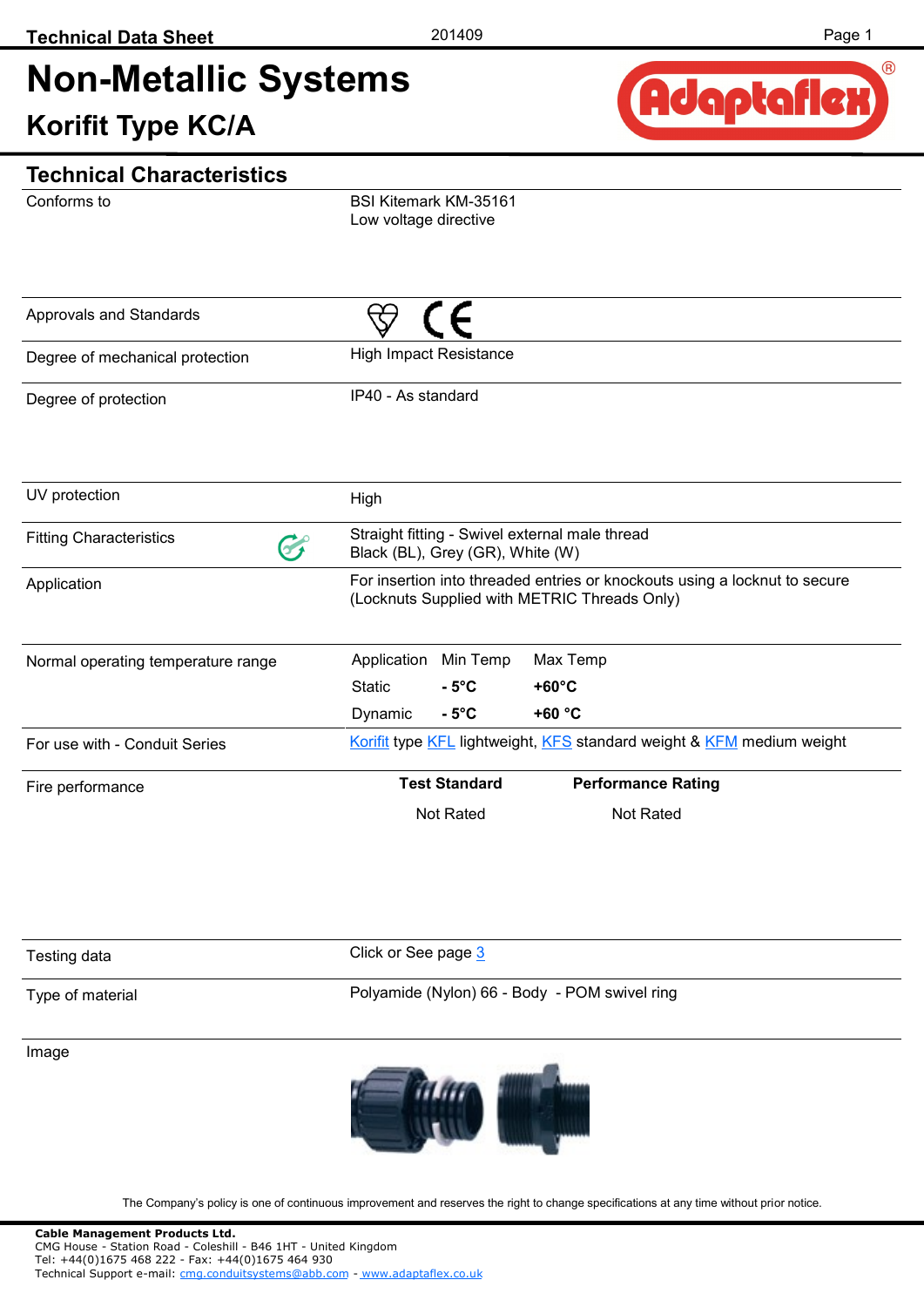daptafle

 $\circledR$ 

# **Non-Metallic Systems Korifit Type KC/A**

## **Dimensional & Thread Data**

| <b>Part No</b>                             | Part No                                   | <b>Part No</b>                             |                                       |                    | <b>Nominal Dimensions (mm)</b> |      |      |      |      |  |  |  |
|--------------------------------------------|-------------------------------------------|--------------------------------------------|---------------------------------------|--------------------|--------------------------------|------|------|------|------|--|--|--|
| <b>Black Body</b><br><b>Metric Threads</b> | <b>Grey Body</b><br><b>Metric Threads</b> | <b>White Body</b><br><b>Metric Threads</b> | <b>Nominal</b><br><b>Conduit</b><br>A | <b>Thread</b><br>в |                                | D    | Е    | F    | G    |  |  |  |
| KC16/M16/A/BL                              | KC16/M16/A/G                              | KC16/M16/A/W                               | 16                                    | M16x1.5            | 11.5                           | 22.5 | 26.0 | 10.7 | 26.7 |  |  |  |
| <b>KC16/M20/A/BL</b>                       | KC16/M20/A/G                              | KC16/M20/A/W                               | 16                                    | M20x1.5            | 14.0                           | 22.5 | 26.0 | 15.0 | 26.7 |  |  |  |
| <b>KC20/M20/A/BL</b>                       | KC21/M20/A/G                              | <b>KC21/M20/A/W</b>                        | 20                                    | M20x1.5            | 14.0                           | 25.2 | 31.0 | 15.0 | 29.7 |  |  |  |
| <b>KC25/M25/A/BL</b>                       | KC28/M25/A/G                              | <b>KC28/M25/A/W</b>                        | 25                                    | M20x1.5            | 15.2                           | 27.8 | 39.0 | 19.0 | 37.7 |  |  |  |

| <b>Metric</b>         | <b>Standard thread conforming</b><br>to EN60423 & BS3643 |                                  |                   |  |  |  |  |  |
|-----------------------|----------------------------------------------------------|----------------------------------|-------------------|--|--|--|--|--|
| <b>Thread</b><br>Size | <b>Ext Thread</b><br>Outside<br>Diameter                 | Int Thread<br>Inside<br>Diameter | Pitch             |  |  |  |  |  |
| M <sub>12</sub>       | 12mm                                                     | 10.9mm                           | 1.5 <sub>mm</sub> |  |  |  |  |  |
| M16                   | 16 <sub>mm</sub>                                         | 14 4mm                           | 1.5 <sub>mm</sub> |  |  |  |  |  |
| M20                   | 20mm                                                     | 18.4mm                           | 1.5 <sub>mm</sub> |  |  |  |  |  |
| M25                   | 25mm                                                     | 23.4mm                           | 1.5 <sub>mm</sub> |  |  |  |  |  |
| M32                   | 32 <sub>mm</sub>                                         | $30.4$ mm                        | 1.5 <sub>mm</sub> |  |  |  |  |  |
| M40                   | 40mm                                                     | 38.4mm                           | 1.5mm             |  |  |  |  |  |
| M50                   | 50 <sub>mm</sub>                                         | 48.4mm                           | 1.5 <sub>mm</sub> |  |  |  |  |  |
| M63                   | 63mm                                                     | 61.4mm                           | 1.5mm             |  |  |  |  |  |

NOTE: Dimensions are nominal



A

The Company's policy is one of continuous improvement and reserves the right to change specifications at any time without prior notice.